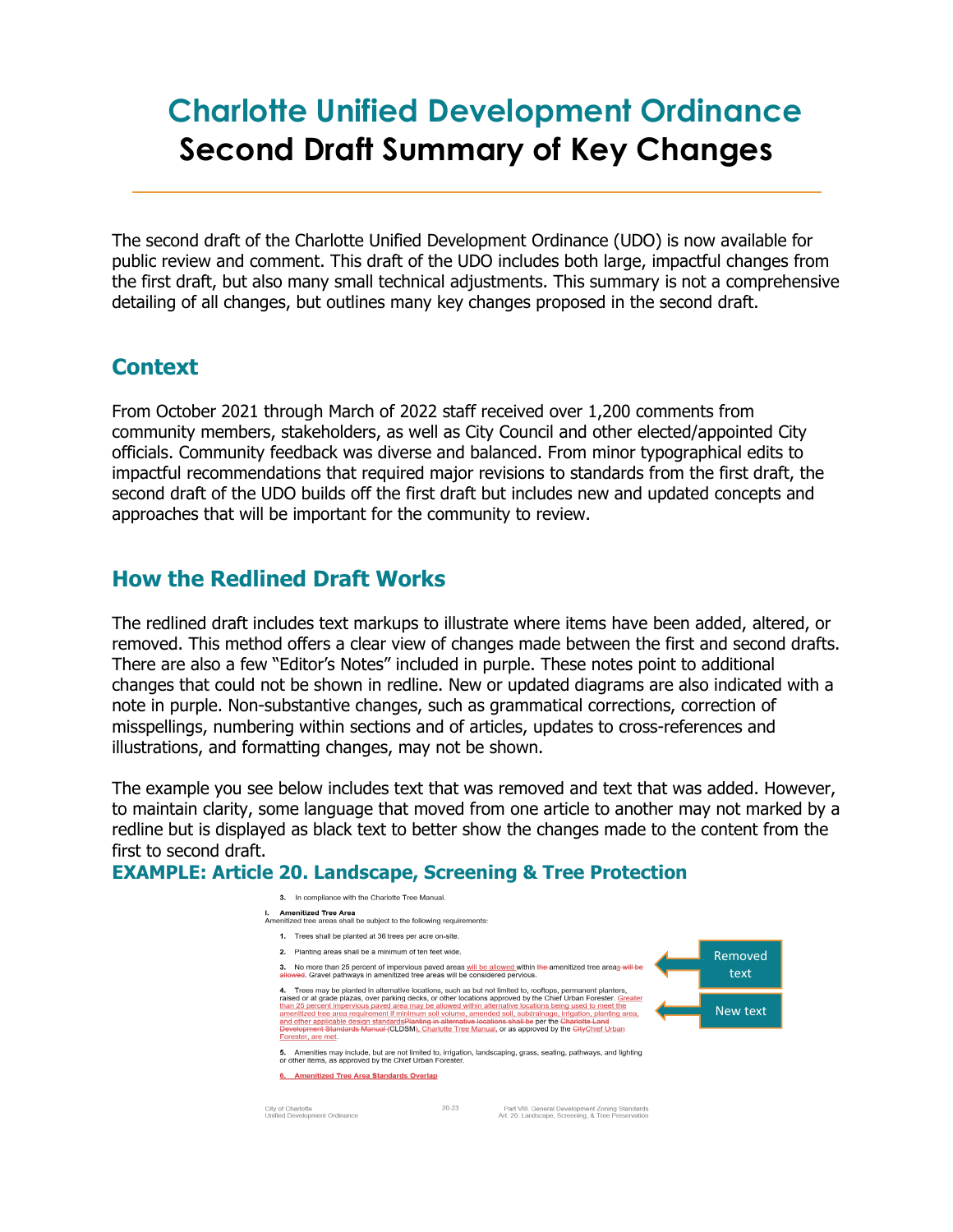## **Key Update Areas**

Focusing solely on the most impactful changes proposed in the second draft, this primer introduces those changes that are proposed in the second draft UDO. This document includes a description of each change, where you can read the updated standard, and for some standards, discussion on why staff has made a recommended change. The changes outlined in this document include:

- New Campus Zoning District
- Revised Sidewall Height Restriction
- New Streetside Historic District
- Adjusted Height Transition
- Revised Building Heights
- Removal of Short-Term Rental Regulations
- New Bonus Menu Options
- New Affordable Housing Allowances
- Greater Incorporation of Park and Recreational Elements
- Open Area Overlap Allowances
- Revisions to Building Design Standards
- Required Parking for Electronic Vehicle (EV) Charging
- Adjustments to Parking Standards
- New Location for Tree Protection Standards
- Changes to Heritage Tree Protection
- Revisions to Industrial Block Lengths
- New Uptown Streets and Streetscape Standards
- Addition of Non-conforming Site Elements Section

## **New Campus Zoning District**



A fourth campus zoning district has been added to Article 7 in the second draft UDO. The RC-1 Research Campus district is intended to address the needs and impacts of large-scale research campuses within a mixed-use environment, with supporting uses primarily designed to serve the everyday needs of employees, residents, and visitors, such as eating and drinking, retail, and personal service establishments. This proposed mixture of uses is not allowed in the other

Campus Districts. The RC-1 Zoning District is characterized by a development form of taller structures within a pedestrian-oriented urban environment.

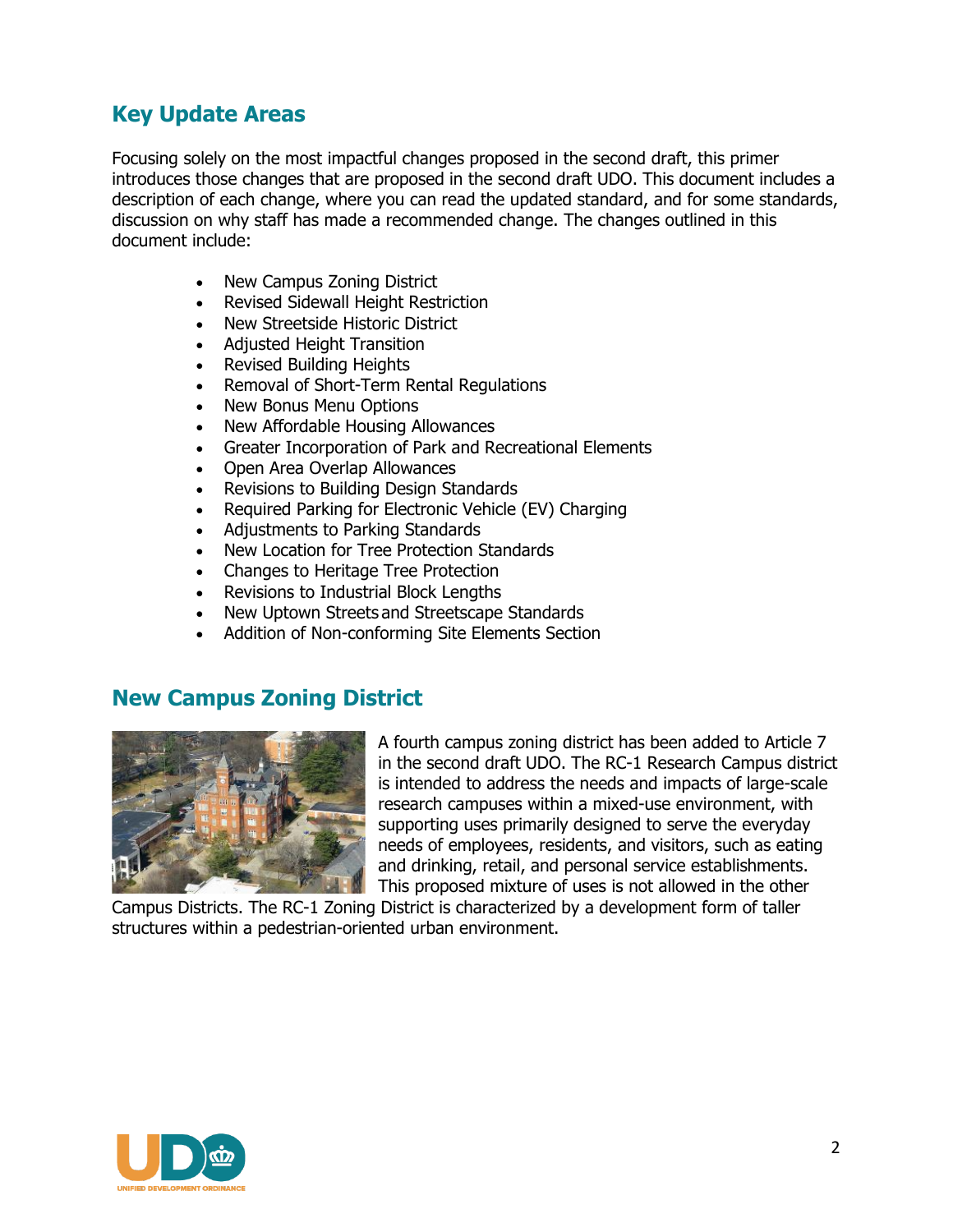## **Revised Sidewall Height Restriction**

The maximum 12' sidewall height for duplexes and triplexes in N1 zoning districts (Article 4.3) of the first UDO draft, has been increased to 20' in the second draft. This change was made to allow for the development of two-story duplex and triplex dwellings in lower density neighborhoods, even where the adjacent dwellings have sidewall heights of less than 20'. The 12' maximum sidewall height for residential structures in the Residential Infill Overlay district (RIO), which is found



in Article 14, has also been increased to 20' in the second draft. In addition, the limit on dormers and gable ends extending into the building height plane has been eliminated in the second draft for both the N1 districts and the Residential Infill Overlay district. These changes improve feasibility of constructing needed housing in our community while still ensuring new structures maintain the character of the neighborhood.

#### **New Streetside Historic District**



The Streetside Historic District, found in Section 14.2, is a new type of historic district overlay that focuses on preserving those key character-defining features of individual buildings within the district as viewed from the street, which is why it is called "Streetside." This historic district regulates the first 50% of buildings and properties with the goal of preserving the public realm and character of a street while allowing changes in the rear of buildings, except on corner lots that do not have to meet historic district standards. The process to

establish a new Streetside Historic District and to make changes to structures within this historic district once established will be the same as the Historic District process we have in the ordinance today.

## **Adjusted Height Transition**

The permitted building height for development within 200 feet of a residential use in a Neighborhood 1 Place Type has changed from the first to the second draft UDO. The permitted building heights are found in a table in each of the zoning district articles. The first draft allowed a 65' building height within 200' of a Neighborhood 1 Place Type lot line. Once a building is further than 200' from this lot line, it may be as tall as the zoning district allows. Feedback from the community and stakeholders expressed concerns that 65' was too high directly adjacent to low density Neighborhood 1 and asked for more of a height transition.

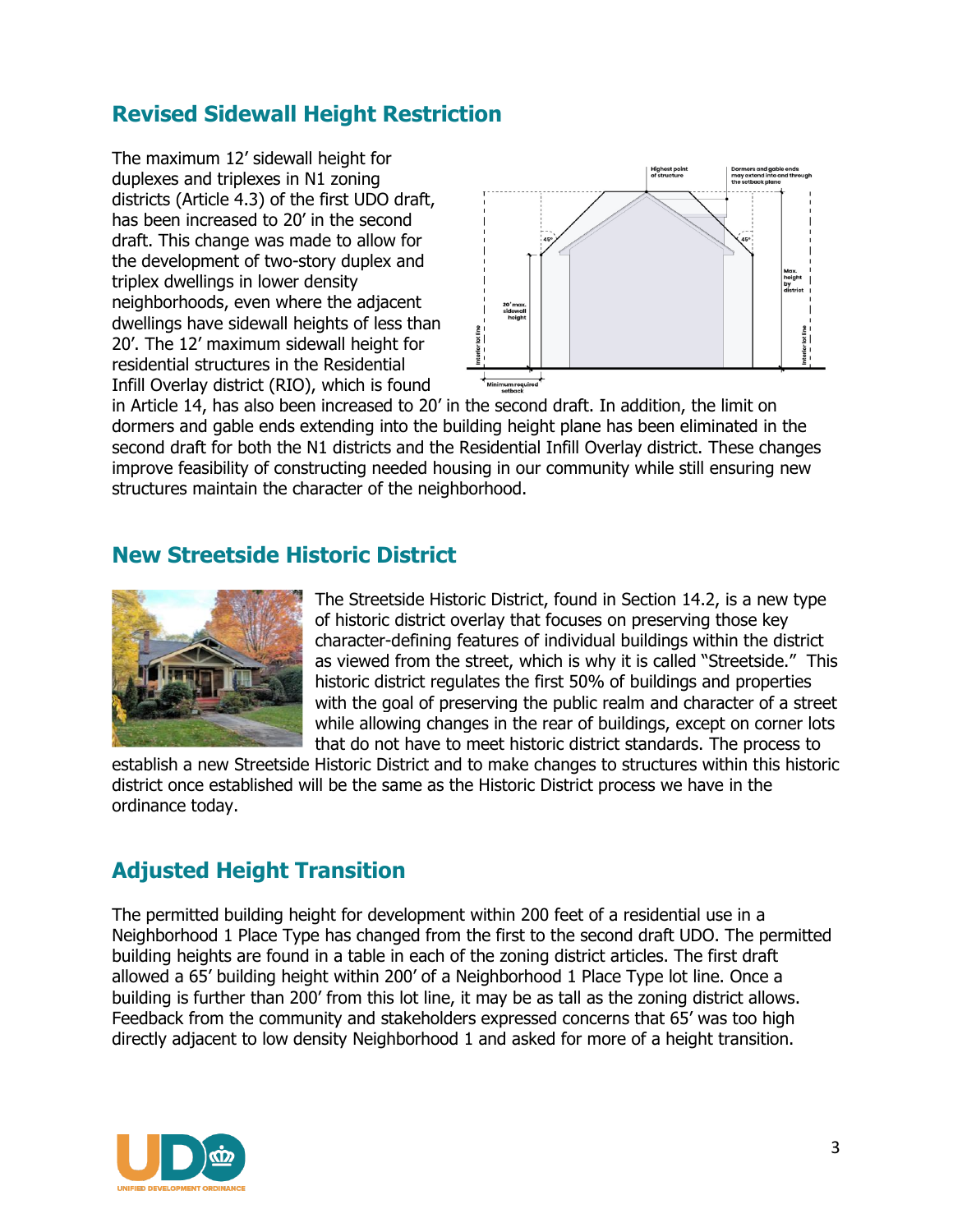In the second draft, building height is limited to 50' within 100' of the aforementioned lot line, then 65' in height from 100' to 200' of this lot line, then after 200' the building may be as tall as the zoning district allows.

#### **1 st Draft Height Transition Diagram**



## **2 nd Draft Height Transition Diagram**



# **Revised Building Heights**



While recognizing the need for better height transitions from low density residential areas to other zoning districts described above, we also want to prioritize density in our mixed use areas, particularly in Centers. As a result we have increased the maximum height in several districts from the first draft to the second. These include most of the Centers districts, including NC, CAC-1, CAC-2, RAC, UE, and UC, as well as the Campus district IC-2. The maximum height with bonus has also been increased in most of these

districts. Such height increases range from 5 feet to 50 feet. The minimum building height has been reduced in the NC district to reflect the reduced intensity of this district as compared with other Centers zoning districts. The permitted building heights are found in a table in each of the zoning district articles.

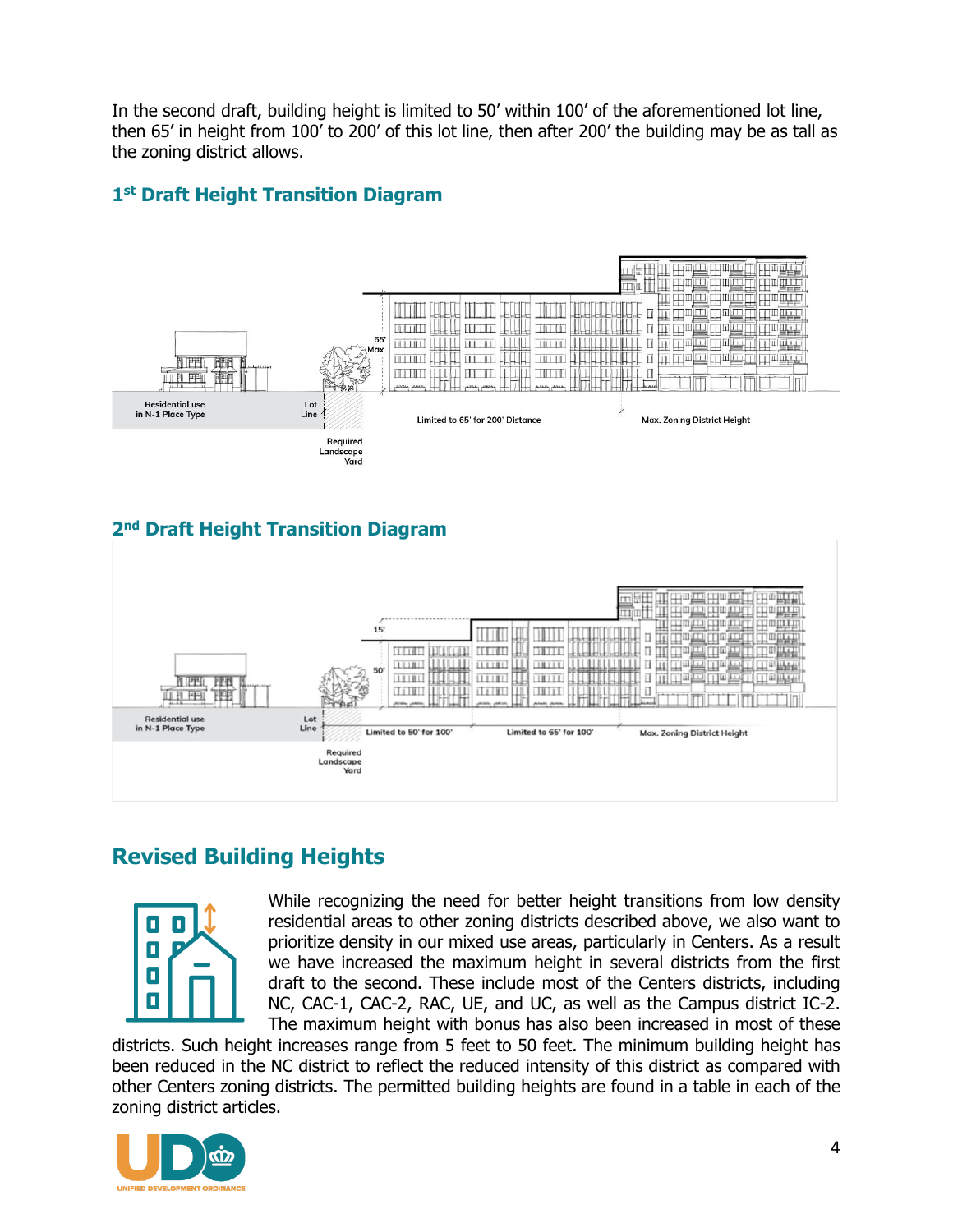# **Removal of Short-Term Rental Regulations**

Recently the North Carolina Court of Appeals issued a ruling on the topic of short-term rentals in the case of *Schroeder v. City of Wilmington* that declared elements of Wilmington's short-term rental regulations invalid, including registration requirements and separation distances.



As municipalities learn from court decisions and as discussions continue around potential state legislation on this matter, the Charlotte City Attorney's Office has recommended refraining from proposing any short-term rental regulations at this time due to the current legal and legislative uncertainty surrounding the topic. Due to this recommendation, the Planning, Design and Development Department is removing all currently proposed short-term rental regulation language from the second draft Unified Development Ordinance (UDO).

The City Attorney's Office will continue to monitor the courts and state legislative activity on the topic of short-term rentals and can work with City Planning Staff on drafting appropriate regulations that can be incorporated into future UDO updates once the ability of local jurisdictions becomes clearer and more certain.

#### **New Bonus Menu Options**



New Bonus Menu Options have been added to the second draft UDO in Section 16.3 to provide additional choices for those using the Bonus Menu. New options include the provision of affordable housing at 60% of area median income (AMI), inclusion of EV charging stations above the number required, multi-modal transportation mitigation, and transportation demand management mitigation (TDM). These options will allow property owners

more opportunities to advance City priorities including the production of affordable housing at lower AMI thresholds and helping the City meet the goals of the Strategic Energy Action Plan and the Strategic Mobility Plan when requesting additional bonus height.

## **New Affordable Housing Allowances**

New affordable housing development allowances are in Section 16.4that provide incentives for the development of affordable housing. These allowances include the ability to utilize standards of a different zoning category, adjustments to the requirement to build streets (under certain conditions), reimbursement for sidewalks installed along public streets, and alternative standards for Green Area and Heritage Trees. Planning, Design and Development is working with Housing and Neighborhood



Services on setting the thresholds for target affordability levels for receiving these incentives and will bring proposed recommendations to City Council later in June.

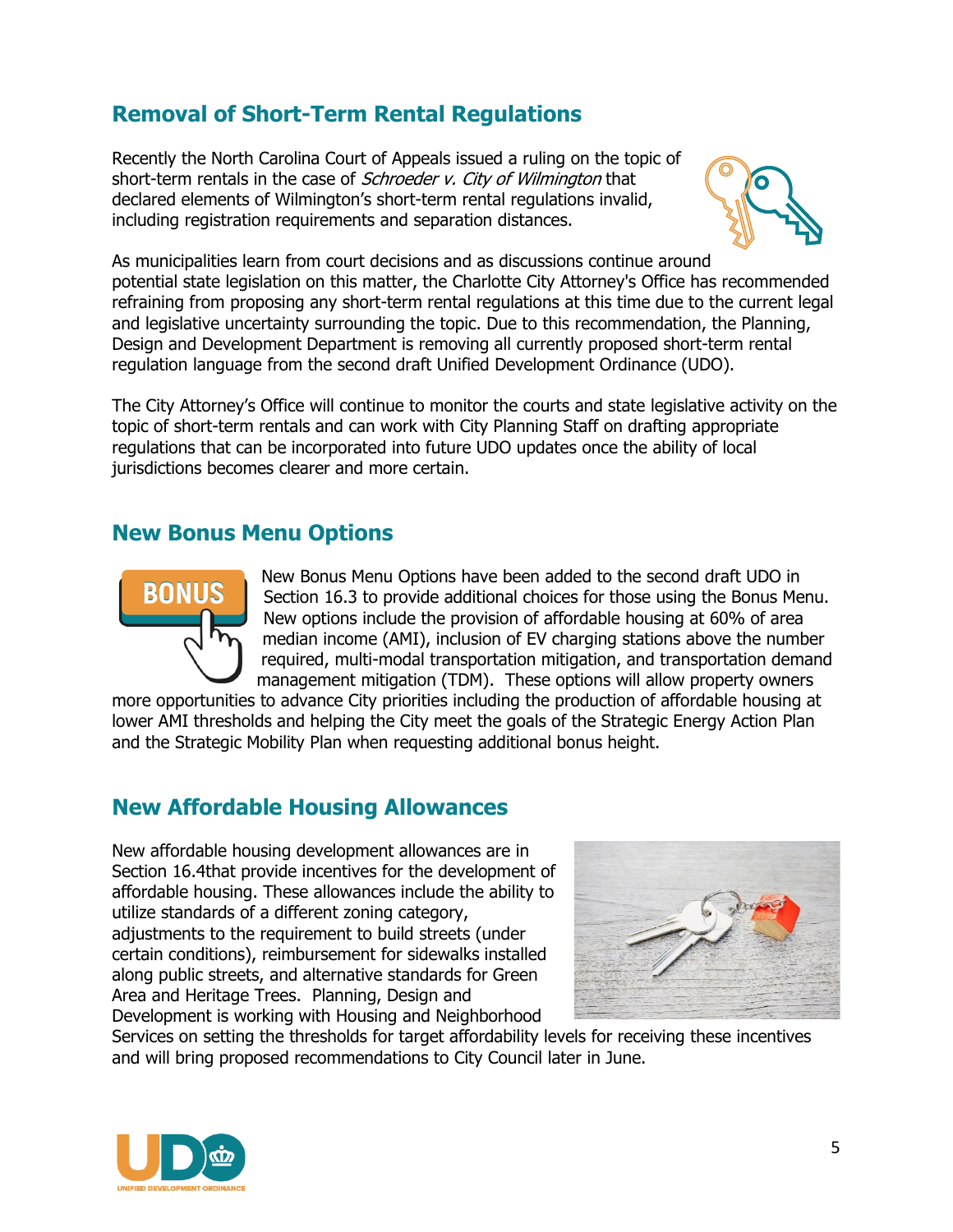## **Greater Incorporation of Park and Recreational Elements**



Residential, nonresidential, and mixed-use development projects that require on-site open space now have the option to dedicate land to Mecklenburg County Park and Recreation, provide a fee in lieu, or a combination thereof to meet open space requirements. This option is outlined in the applicable zoning articles (Articles 4 through 7 and 9 through 13). The standards related to this additional flexibility for providing onsite open space can be found in Section 16.4.

Staff worked with Mecklenburg County Park and Recreation to solidify these new alternatives for on-site open space provision. This greater flexibility allows developments to meet open space requirements while offering Mecklenburg County Park and Recreation a direct mechanism to help achieve its broader goals related to land acquisition, connectivity, and recreation area development.

#### **Open Area Overlap Allowances**

The second draft UDO more clearly states how and when required open areas may overlap. Allowing open areas to overlap helps create better efficiency in site design while continuing to meet the intent of the Charlotte 2040 Comprehensive Plan's goal of increasing open space in our community. The open area standards permitted to overlap (subject to any conditions in the UDO), include:

- Open Space (Article 16)
- Landscape Yards (Article 20)
- Tree Save (Article 20)
- Amenitized Tree Area (Article 20)
- Water Supply Water Quality Buffers (Article 23)
- Post Construction Water Quality Buffers (Article 25)
- SWIM Water Quality Buffers (Article 26)
- Floodplains (Article 27)
- Areas for greenways or parks offered for dedication and accepted by Mecklenburg County Park and Recreation (Article 33).

Overlap allowances have been added to each of the articles specified above. The general approach is to allow overlap of different types of open areas when the intent and specific standards of each type can be achieved.



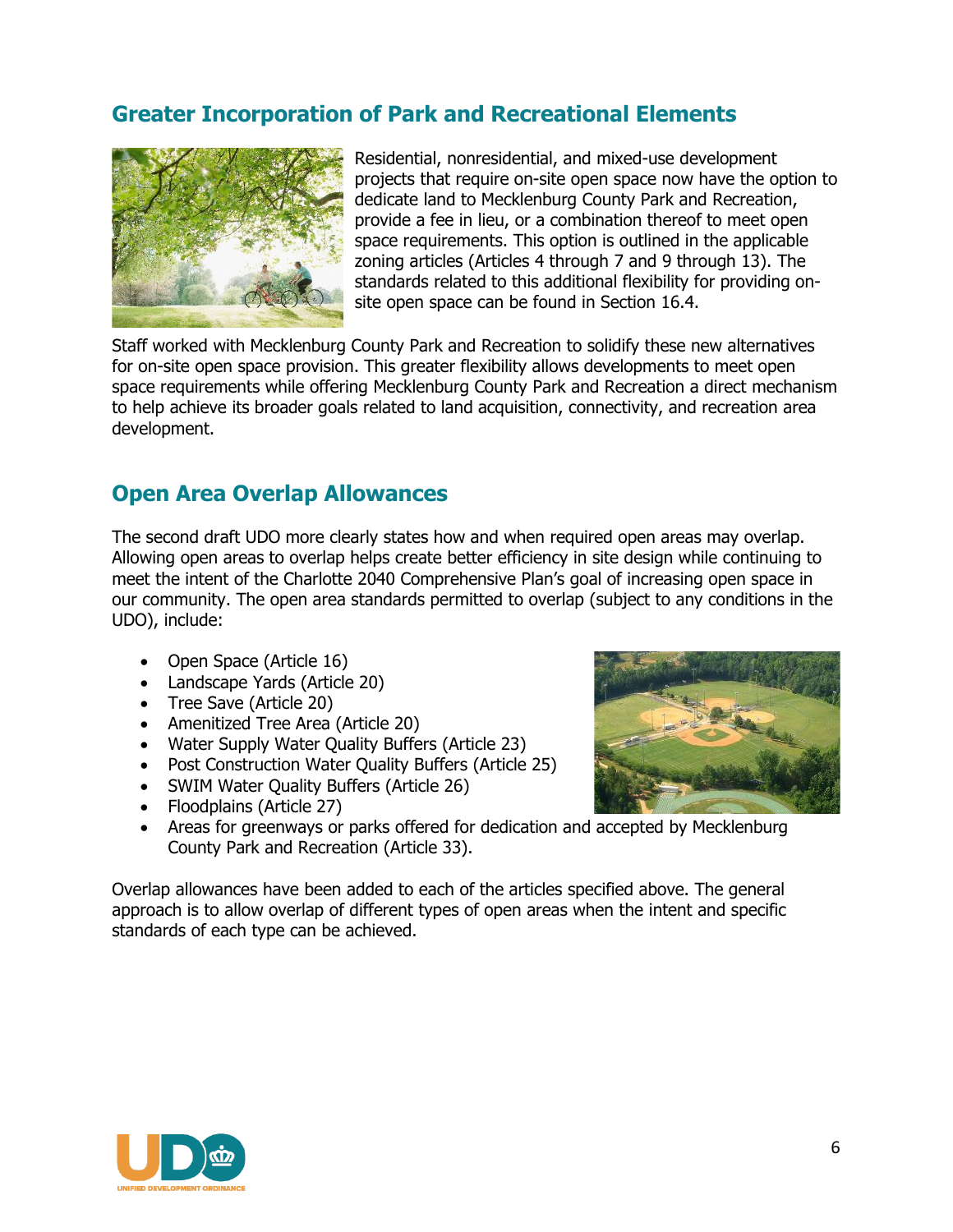## **Revisions to Building Design Standards**

In response to feedback received on the first draft, and to increase affordability, several modifications have been made to various building design standards in the second draft UDO. Building design standards are found in the individual zoning district articles. Changes include:

• For multi-family development, the following standard that required vehicular entrances to garages, including areas used for vehicular access to attached or detached



garages, to be located to the rear of the building and not face the front façade of another building or common open space, was deleted.

- For townhouse and multi-family attached, the maximum number of attached dwelling units within a single structure was replaced with a maximum building length instead.
- For nonresidential development, the requirement for façade modulation was deleted.
- For multi-family stacked dwellings, the façade modulation requirement was reduced.
- The Building Base and Entrance Design standard requiring the first two floors above street grade to be significantly distinguished from the remainder of the building was deleted.
- The prominent entrance design standard was modified.

#### **Required Parking for Electronic Vehicle Charging**



Article 19.3 requires certain types of new development to provide charging facilities for electric vehicles (EV) when parking is provided in excess of nine spaces. The requirement in the first draft to provide 10% of such parking spaces as "EV Ready" has been removed in the second draft. It was felt that this requirement, which entailed the installation of electrical panel capacity and raceway with conduit to terminate in a junction box or 240 volt outlet accessible to the parking space, would add

significant cost to those projects that have an EV charging requirement without providing a near-term benefit. However, Staff believes that certain types of new development as outlined in the first draft of the UDO should maintain EV charging requirements for EV Capable and EV Installed in the UDO given the significant increase in the number of electric vehicles being manufactured and sold which is expected to only grow in the coming years.

Duke Energy's Make-Ready Program will significantly defray costs associated with installing electric vehicle charging stations. The Make-Ready credit is an order from the North Carolina Utilities Commission, which indicates that the credit will be honored for many years to come.

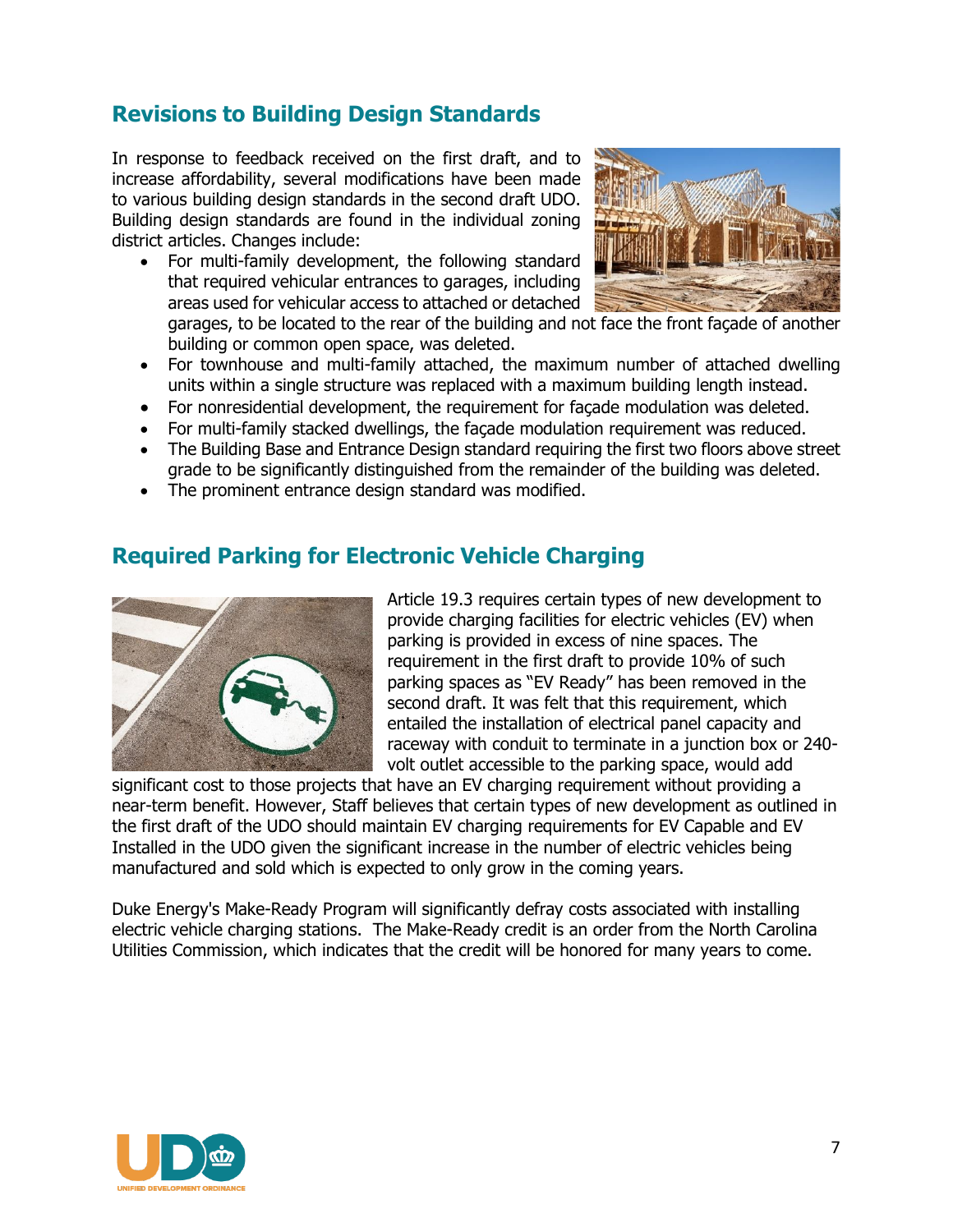# **Adjustments to Parking Standards**

Parking standards in the first draft of the UDO have received a lot of attention, especially because some cities have eliminated all parking minimums. We have adjusted some parking standards in the second draft of the UDO but have kept the basic three-tier structure. Among the revisions that have been made to the parking requirements in Article 19 in the second draft are:



- Uses with similar standards have been consolidated. For example, in the commercial uses, all uses with the same requirement are consolidated under the first row in "COMMERCIAL USE unless listed below." Uses beneath this cell are those commercial uses that have a unique standard.
- Tier 2 parking minimums have generally been reduced.
- For the minimum parking requirements for select uses (restaurants, nightclubs, etc) in Tier 3, the 200' threshold for when minimum parking would apply near a Neighborhood 1 Place Type has been increased to 400'. This change addresses parking challenges concerns raised by existing neighborhoods

No changes have been made to Tier 1 parking minimums due to concerns about parking spillover into suburban residential areas as well as recognizing the more auto dependent uses in this tier. We will continue to evaluate the elimination of parking minimums in other cities as well as learn from a study currently underway by CDOT that is evaluating parking permit programs, on street parking and curb lane management. We will consider future changes to parking requirements once these analyses are completed.

Staff has also added a change that recognizes the importance of the City's investment into rapid transit. The second draft includes a provision that allows development within a ½ mile walk of an existing transit station to use the Tier 3 parking standards even if their zoning district falls into a different tier, as long as the development is not located in the Neighborhood 1 Place Type. We believe this this allowance will further the goal of minimizing parking in locations where there are multiple transportation choices.

## **New Location for Tree Protection Standards**

The Tree Protection regulations, including the proposed heritage tree standards, have moved into the Landscape & Screening article which is now Article 20. These standards begin with Section 20.13 and conclude at Section 20.18.

Staff recommended this change to simplify tree planting and protection standards in the UDO. The Landscape & Screening article requires tree planting and preservation to, among other things, help create transitional areas between uses or zoning districts of different intensities.

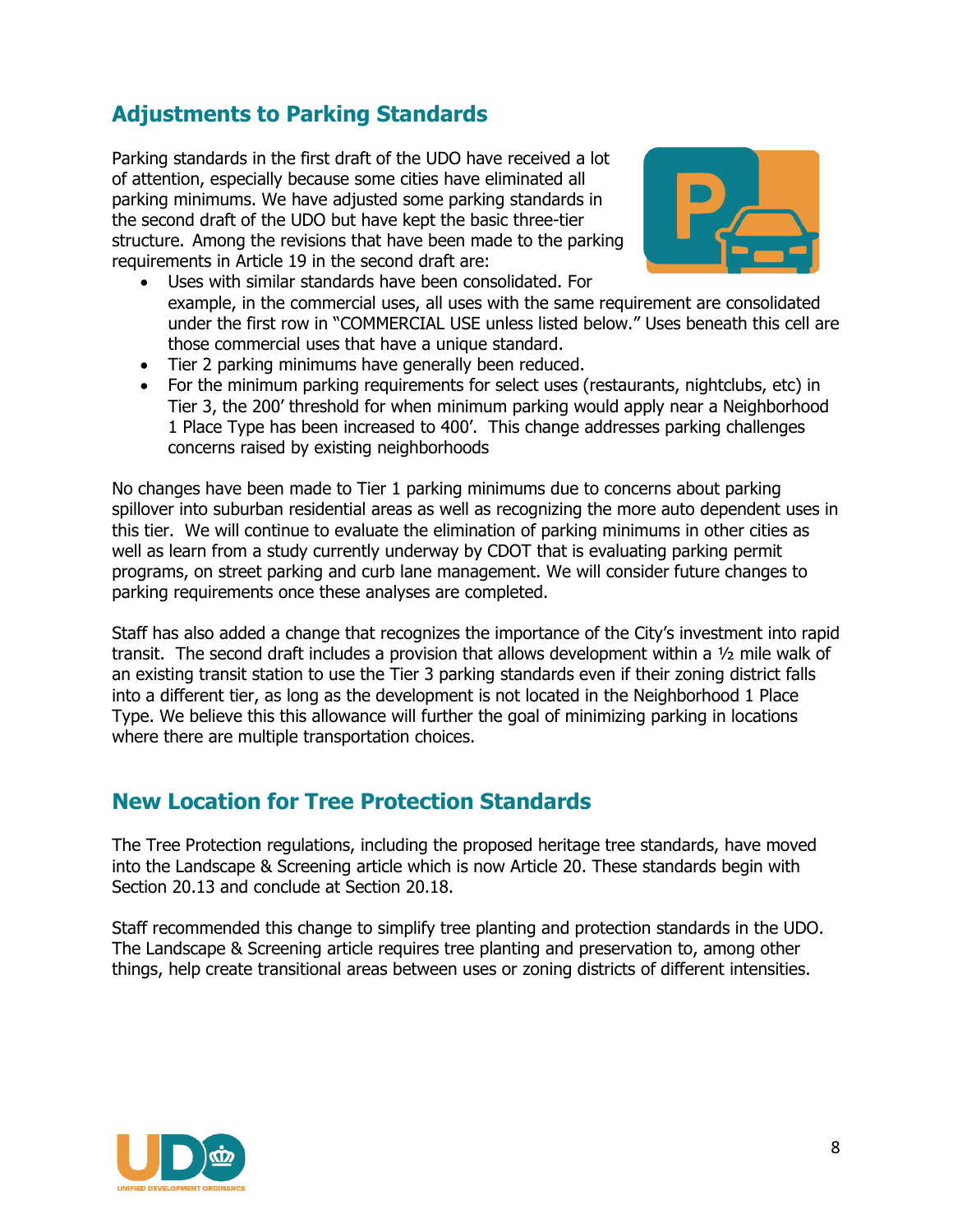#### **1 st Draft – Article 29 2**

#### **nd Draft – Article 20**



## **Changes to Heritage Tree Protection**

There are two key changes proposed to the heritage tree protection standards in the second draft UDO. First, the second draft makes a distinction in how heritage trees are treated on lots being developed versus tree removal on lots not being developed. When homeowners are making decisions to remove trees outside of the development process, the second draft continues to require a permit for heritage tree removal. However, permits will allow removal in all cases. This is an entirely new regulatory area for the City and this approach will allow us to track canopy loss while we refine this new permitting process.

The second draft UDO will only include regulations for heritage tree protection on lots being developed and not for trees being



removed through homeowner decisions. Planning staff worked in coordination with the City Attorney's Office on this recommended change to align the applicability of this standard with the general intent and purpose of the UDO to regulate land development. Non-land development protection of heritage trees will be included in a proposed text amendment to the Charlotte Tree Ordinance in Chapter 21 of the City Code of Ordinances. The proposed text amendment is planned for public review by late summer.

Second, the heritage tree protection during development, now located in Section 20.14 of the second draft, adds more flexibility in meeting ordinance requirements. This flexibility creates more predictability in the development process both for the developer and for ordinance administration. The proposed mitigation fee for removal for development has increased to

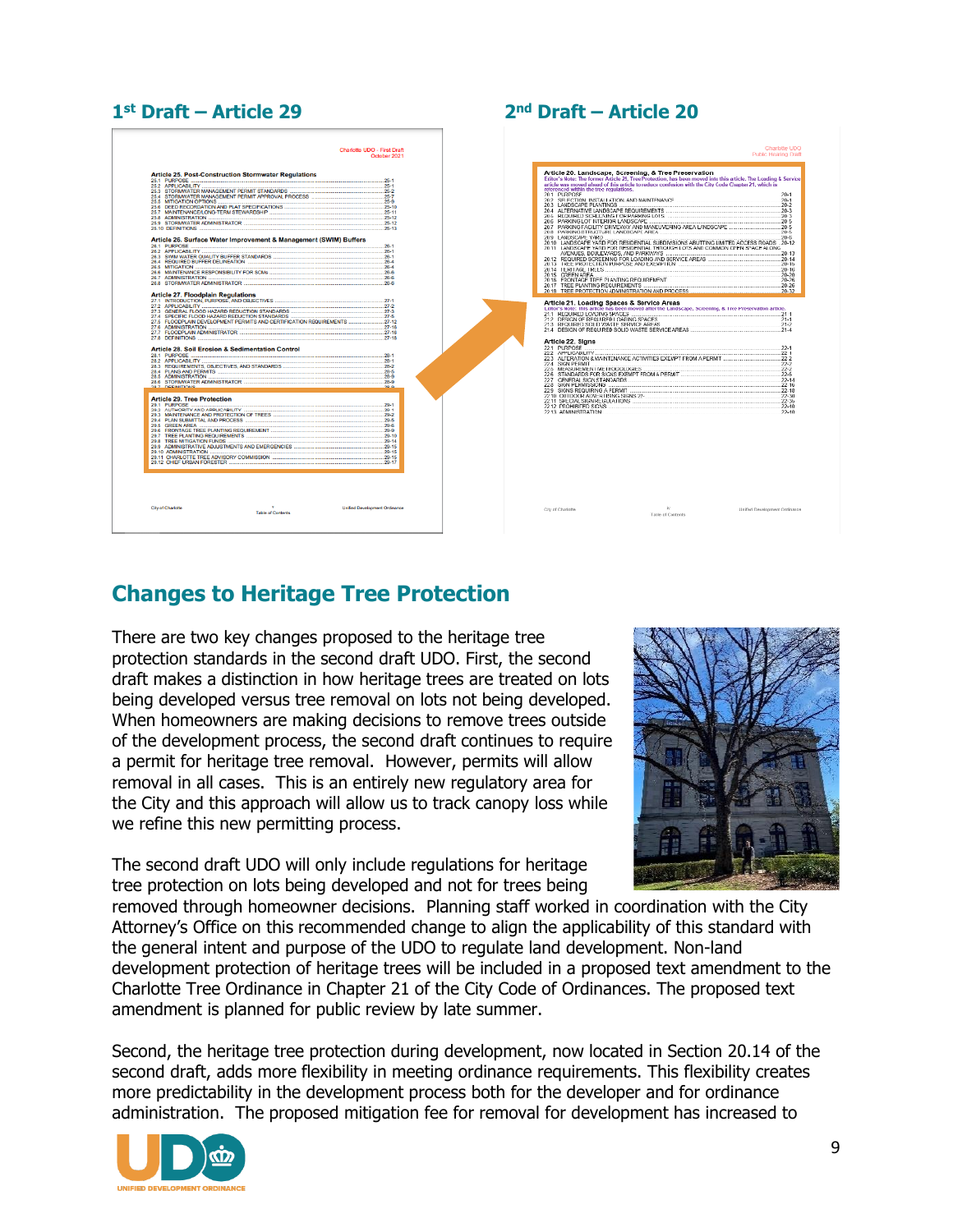better align with the value of the tree removed. These fees will be used to enhance Charlotte's tree canopy by supporting tree maintenance and planting initiatives soon to be established in the City's new Canopy Care Program. The Canopy Care Program is supported by Counciladopted policy in the Charlotte Future 2040 Comprehensive Plan that seeks to provide comprehensive tree canopy assistance to residents. For greater detail, the changes are outlined in the table below.

| <b>Current</b><br><b>Regulations</b>                             | <b>UDO 1ST Draft</b>                                                                   | <b>Proposed 2nd Draft</b>                                                                                                                                                                                |
|------------------------------------------------------------------|----------------------------------------------------------------------------------------|----------------------------------------------------------------------------------------------------------------------------------------------------------------------------------------------------------|
| Preservation of<br>"Champion Trees" in<br>subdivision permitting | Preservation of Heritage Tree required unless<br>there is no other reasonable location | Removal allowed where there is a<br>demonstrated conflict                                                                                                                                                |
| No mitigation required                                           | Mitigation required: $$1000/$ tree removed +<br>1 tree planted                         | Mitigation required: \$1500/tree<br>removed $+1$ tree planted. Each<br>additional tree planted reduces fee<br>by \$250<br>Specimen trees may be preserved<br>in-lieu of submitting mitigation<br>payment |
| Counts toward tree<br>save. Canopy area<br>counts 1.5x           | No incentives for preservation                                                         | Green Area (Tree Save) incentive<br>credit. Canopy area of heritage<br>trees counts 2x                                                                                                                   |
|                                                                  | Diseased, dead, dying, or hazardous trees do<br>not require mitigation                 | Diseased, dead, dying, or<br>hazardous trees do not require<br>mitigation                                                                                                                                |

#### **Land Development Heritage Tree Protection**

**Land Development: Includes construction of a new principal structure, addition or expansion of built-upon area or building coverage to an existing structure by 5% or 1,000 sq ft., and approval of a new subdivision.**

## **Revisions to Industrial Block Lengths**



To ensure and encourage continuing economic development opportunities in the Manufacturing and Logistics Place Type, staff has increased the maximum block length in this Place Type to 2,000'. This is a significant increase from the 1,500' maximum block length in the first UDO draft and from the 1,000' maximum block length utilized in the city's current Subdivision Ordinance. Maximum block lengths for all Place Types can be found in Table 31-2.

Additionally, to further foster economic development opportunities, a flexibility provision has been added for industrial block lengths to accommodate for the design of buildings in the Manufacturing and Logistics Place Type that may exceed the new 2,000' individual block length. This new provision can be found at Section 31.1.D.